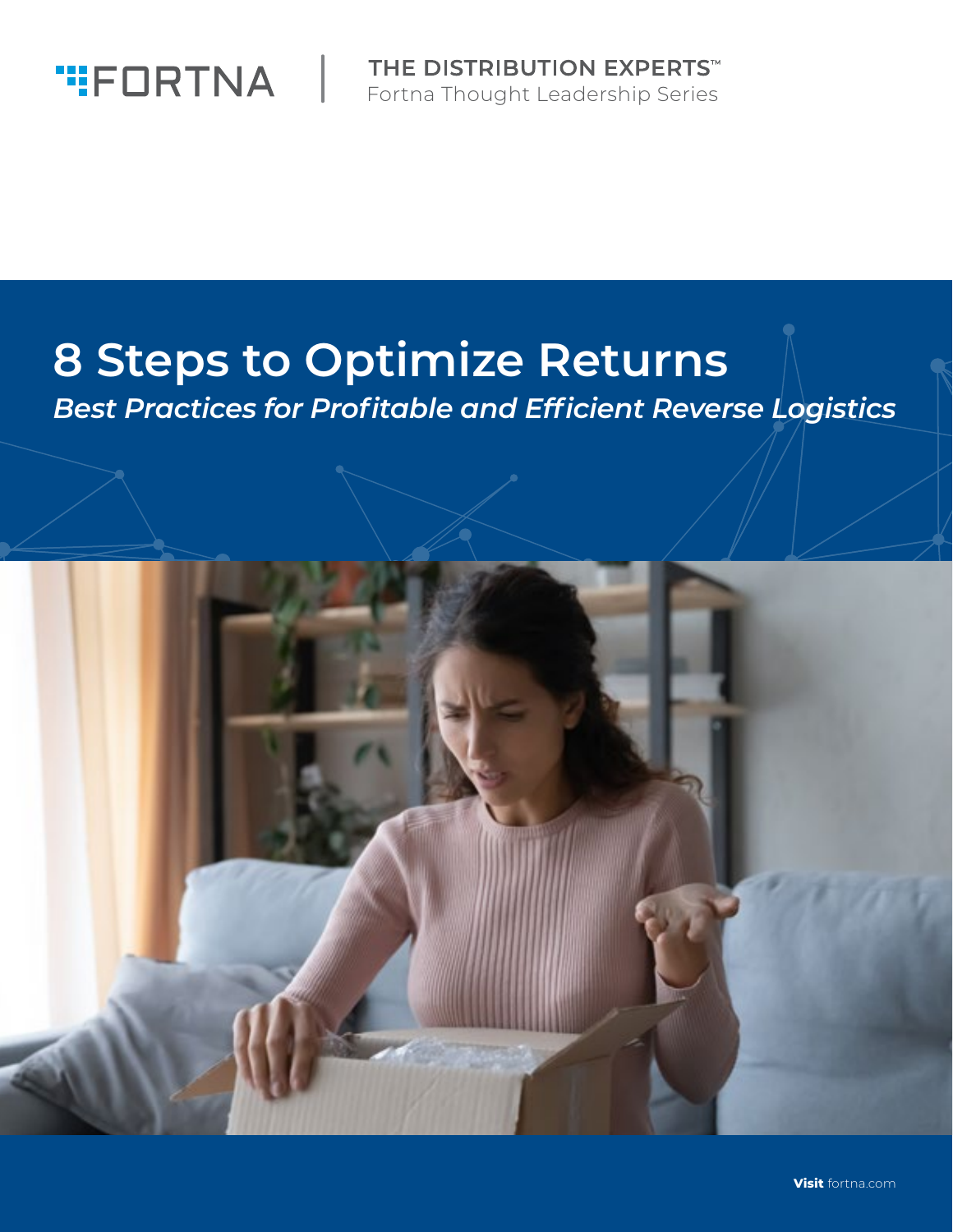# **TEDRTNA**



With the precipitous increase in online sales — and the disproportionate frequency of order returns — it's clear that new returns processing approaches are needed. To maintain profits, retailers must apply the same level of focus to the reverse logistics process as they do to outbound operations. The problem — and the opportunities — justify a closer look.

### **A TSUNAMI OF RETURNS**

Retailers have an increasingly large return problem. American consumers returned a whopping \$761 billion of goods' in 2021, compared to \$428 billion in 2020. More concerning, the average return rate rose from 10.6% to 16.6%. And since e-commerce purchases are returned at a much higher rate than in-store purchases<sup>2</sup>, as e-commerce grows, so will this return rate.

The e-commerce returns process is time-consuming, chaotic, unpredictable and costly. Like outbound logistics, most returns are "each" or individual items that are being returned across multiple channels. They may need to be consolidated, sorted and redistributed to different locations based on demand. And in this fast-paced environment, time is money.

The longer returns processing takes, the more likely that an item will become obsolete, out-of-season, out-of-style or require a significant price reduction to re-sell it. In addition, items may require inspection, re-packaging and labeling and each step may have supporting systems, processes and communications associated with it.

According to a report by CBRE and Optoro, the cost of an average return in 2021 was two-thirds of the original sale price — factoring in labor, transportation and warehousing costs. It's no wonder that many companies outsource the entire returns process or send returned merchandise directly to liquidation. But with proper processes that quickly recirculate products back into sellable inventory, returns can be good for the bottom line and the environment.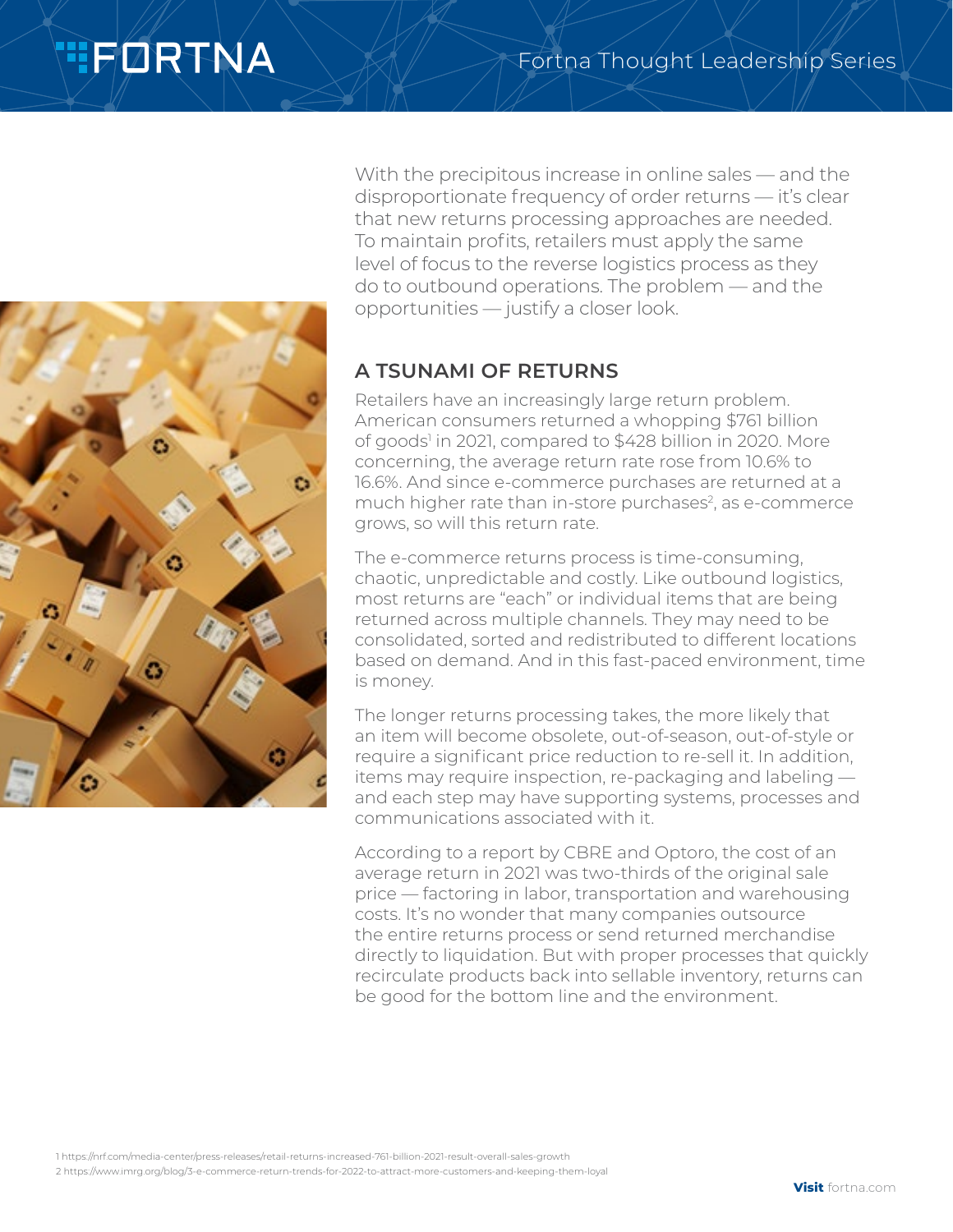# **TFORTNA**

If you're among those retailers who think implementing efficient processing returns is not a good use of internal resources, it's time to rethink that assumption. Consider the following eight steps toward optimizing returns for improved profitability.

#### **1. Define clear ownership and metrics.**

Returns management is inherently a cross-functional discipline that impacts multiple departments, including finance, manufacturing, sourcing, merchandising, marketing and distribution. According to McKinsey, rather than designating a single owner, half of all retailers assign four or more functions with responsibility for some aspect of returns<sup>3</sup>. That can lead to a misalignment of performance metrics and result in declining efficiencies. For example, while Sales is incented to sell and may not be penalized for frequent returns, Warehousing is rewarded for processing returns quickly but may not be focused on an item's profitability. And who is responsible for reducing the volume of returns?

Appointing a single person to oversee company-wide returns process is key. That person's focus should be on streamlining the overall process — from collaborating with suppliers to share ownership for returns to the liquidation of inventory. S/he should develop cross-functional metrics that encourage the desired behaviors. For example, all commissioned sales associates should be measured on net returns, and product profitability should include the cost of processing returned items. Finally, they should develop an executive dashboard that gives everyone a high-level view of returns, including the following metrics:

- **•** What is the cost per unit to process a return for each return channel?
- **•** Are returns routing decisions optimized for efficiency?
- **•** Are you incentivizing customers to the most profitable returns behaviors?
- **•** What is your returns rate for each product and product group?
- **•** What percent of returns do you salvage?
- **•** What percent of returns are resold at full price? At a discount?

**"Appointing a single person to oversee company-wide returns process is key."**

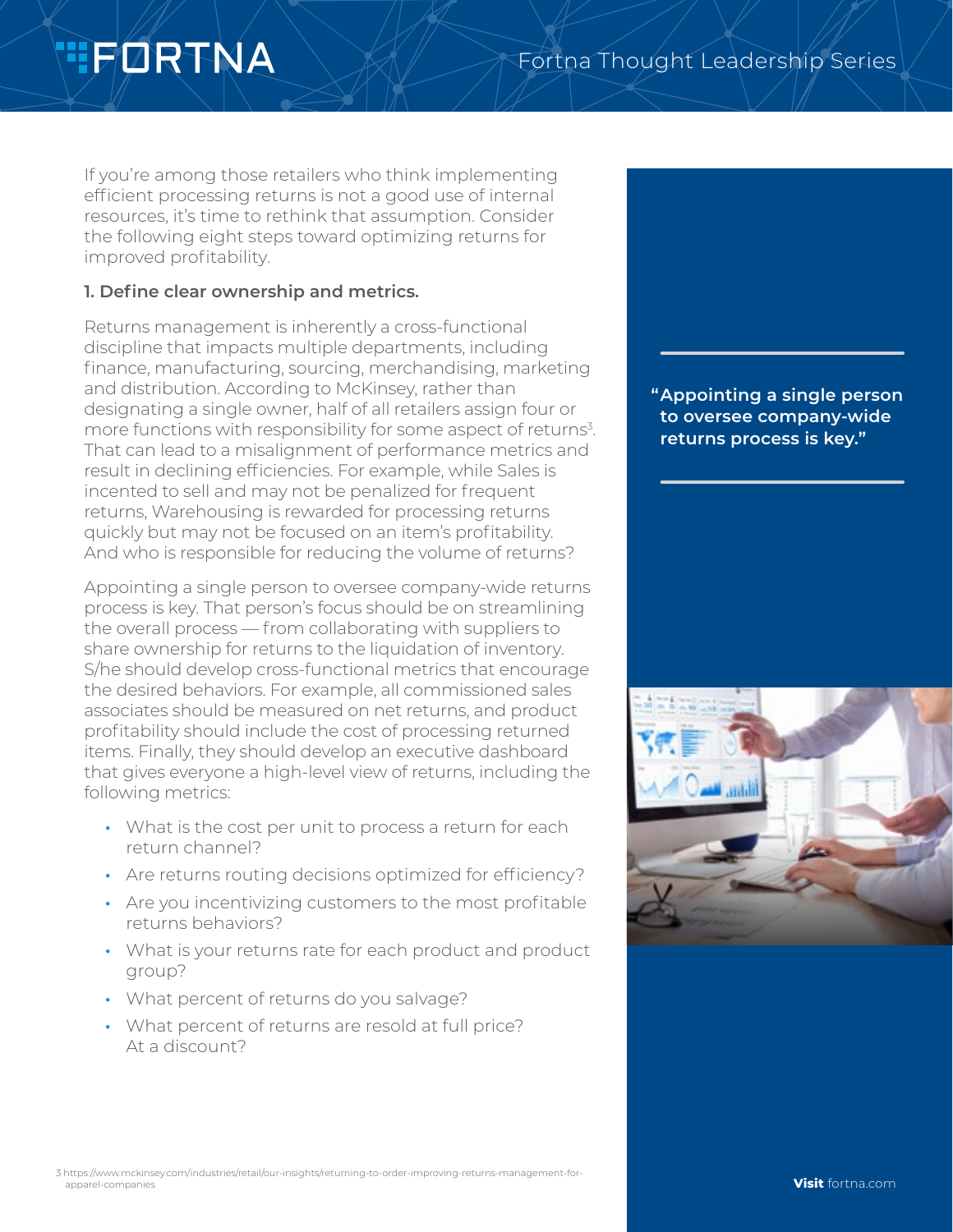## **TIFORTNA**



**"These data-driven decisions are complex, but they can have a big financial impact when well executed."**

#### **2. Focus on speed.**

Companies tend to think more about the cost of processing returns than they do about product profitability. But a slow returns process can mean much lower profit if the product misses the selling season or depreciates in value. Fashion apparel is well-known for losing value quickly. Electronics lose 4 to 8% of their value each month<sup>4</sup>. Returns are especially tough for wholesalers who must often wait until the end of a season to receive returns from retailers, forgoing any chance of recovering a profit.

The sooner you make a return available for resale, the greater your odds of selling it again for full price. If possible, you should try to make an item available for resale within 24 hours from the time you receive the return. This means that the disposition of the returned product must be determined in the location where it is returned and, if possible, put back into sellable inventory at that same node.

#### **3. Improve your systems.**

To ensure the highest returns recovery rates, you'll need good systems. At a minimum, a system should support a single view of inventory that tracks returned items and issues credit. As soon as a return is received, it should be immediately recorded in the system and assessed as fit for resale, easily repairable or damaged. Bar codes and radio-frequency identification (RFID) tags can help to identify items, and new artificial intelligence (AI) solutions use cameras to help assess the condition of returns quickly.

To maximize the profitability of returns, your system will need to use insights from inventory and sales data to intelligently route each return to the ideal channel or location based on:

- **•** How quickly the item is likely to be resold at each node
- **•** Minimizing the cost of transportation
- **•** Reducing touches and processing costs
- **•** Factoring in re-packing and re-labeling costs

The system should also be equipped with machine-learning (ML) algorithms that analyze market demand and historical data to determine the best resale price and incentivize customers to return the item via the most cost-effective channel. These data-driven decisions are complex, but they can have a big financial impact when well executed.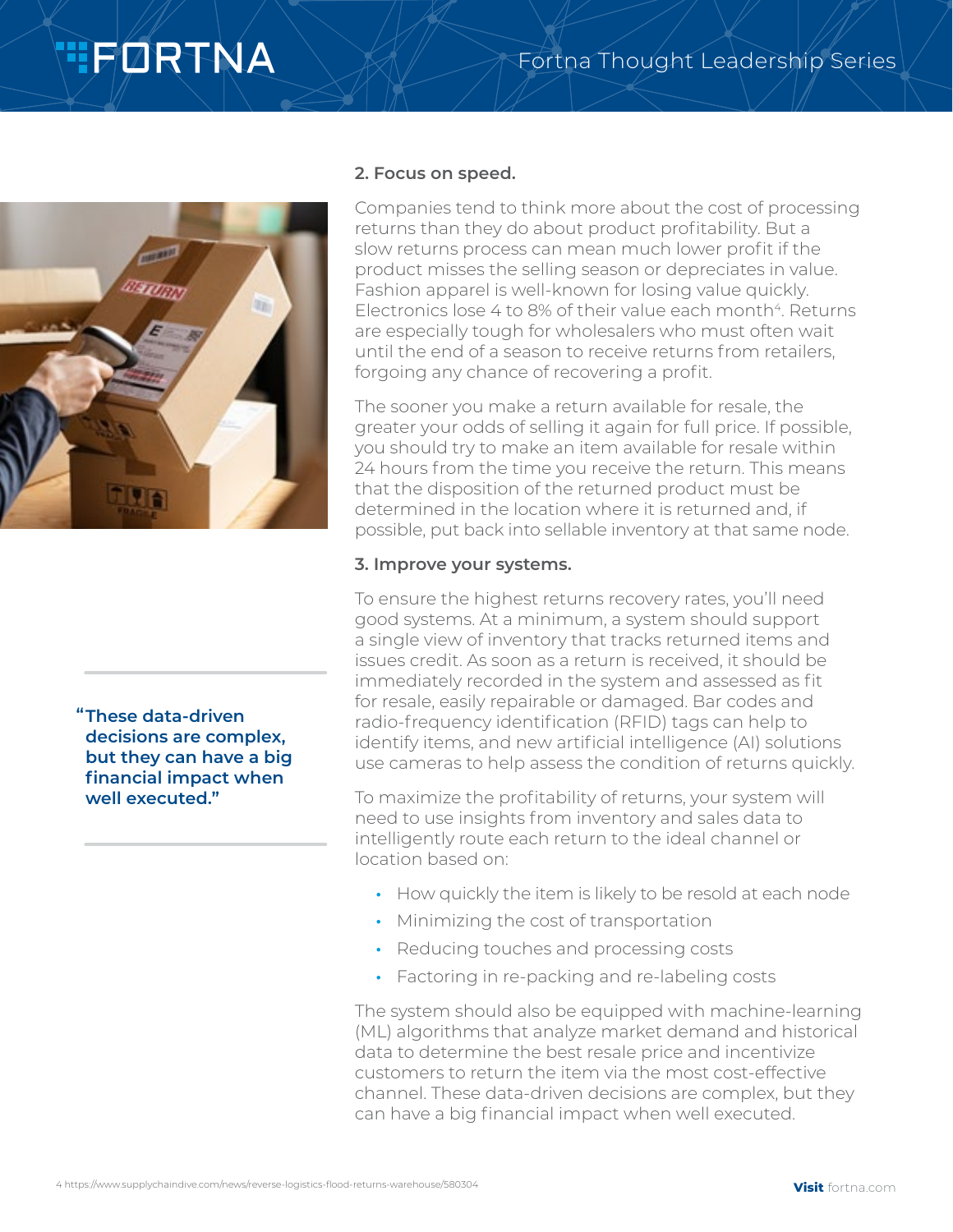# **TIFORTNA**

### Fortna Thought Leadership Series

### 4. Leverage automation technologies.

Investments in automation may be more easily justified when considering the sheer volume of returns, the need to handle returns quickly, and the struggle to hire warehouse workers. As a good rule of thumb, if you process more than 4,000 units/hour, it's probably time to consider automation<sup>5</sup>.

Several automated order-picking solutions can work in reverse to restock returns. For example, pouch systems, mobile robots and goods-to-person (GTP) solutions are designed to pick items from inventory to create an order. The same process can be reversed to return items back into inventory. This can be especially efficient in a high-density storage system like AutoStore that can take advantage of your existing facility footprint and leverage odd-shaped storage spaces.

#### 5. Take advantage of brick-and-mortar stores.

When it comes to returns processing, your brick-and-mortar stores can be transformed into a strategic advantage. Even items that are purchased online can be returned and resold in physical stores. In addition to eliminating the cost of shipping the item back to a distribution center (DC), you have an opportunity to cross-sell additional items when they come into the store. Reducing the need for transporting returns throughout the DC network also lessens your carbon footprint and has a positive impact on the environment.

Be aware that buy online, return to store (BORTS) processing can introduce its own set of challenges — especially if an item is out of season, damaged or not a store SKU. In these cases, you may face the decision of selling the item at a discounted rate in the store or shipping it back to the DC or supplier. Many retailers are implementing ship-from-store fulfillment models that are enabling items returned to a store to be used to fulfill online orders — which can also result in transportation cost savings.

### 6. Refresh your returns policy.

Two-thirds of consumers review returns policies before making a purchase, and 54% of buyers are unlikely to buy from a retailer with a poor or unclear returns policy<sup>6</sup>. Because it is an important part of your overall customer service capabilities, having a pro-customer returns policy is now a competitive advantage.



**" As a good rule of thumb, if you process more than 4,000 units/hour, it's probably time to consider automation."**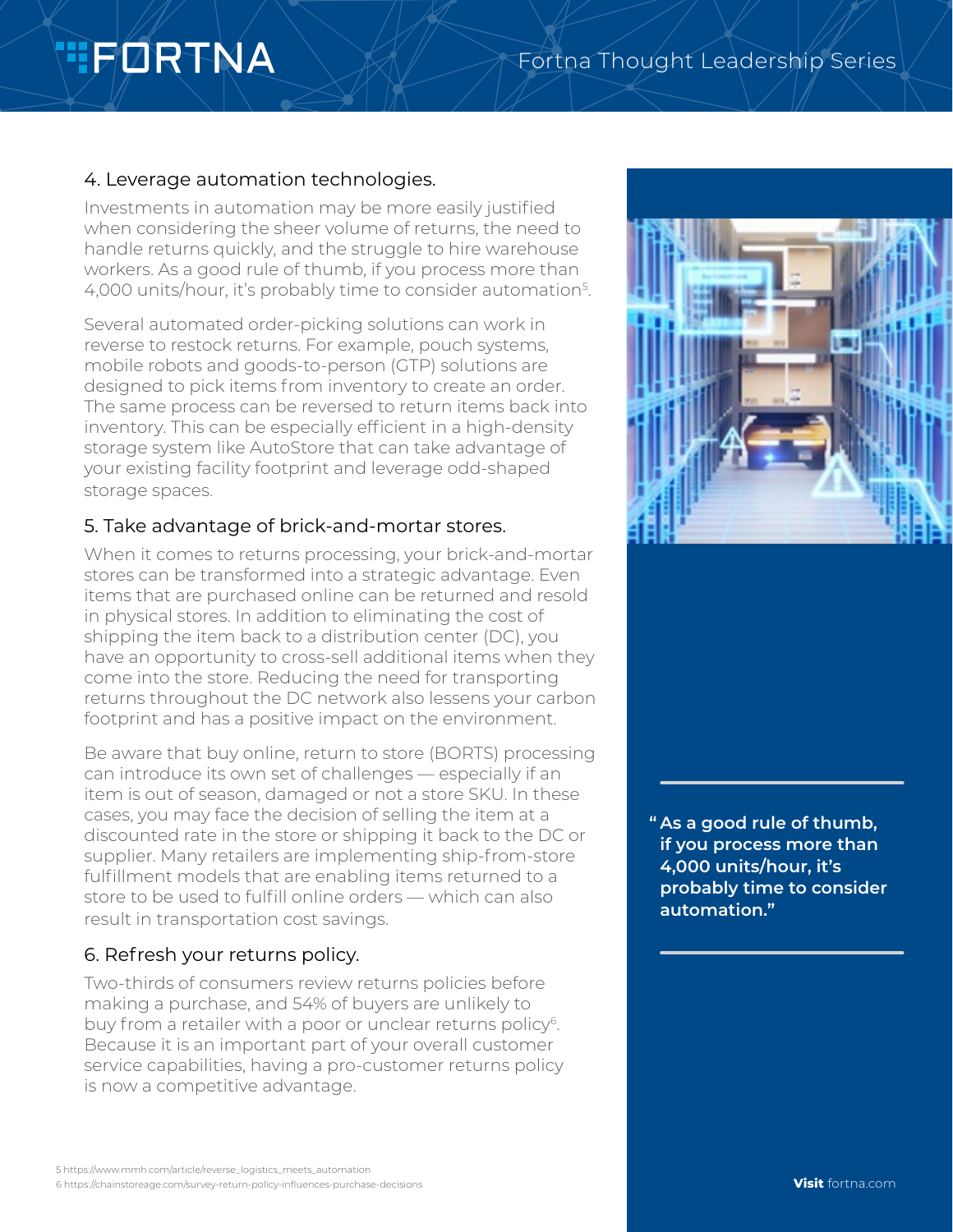## **TEDRTNA**



A key aspect of your returns policy is the decision whether to offer free returns. Consider the following consumer data:

Fortna Thought Leadership Series

- **•** Customers spend three times more at online stores with free returns<sup>7</sup>.
- **•** Buyers say that free returns make them more loyal and likely to buy again<sup>8</sup>.
- **•** 66% of U.S. shoppers say they are more likely to purchase an item online when it can be returned at a local store<sup>9</sup>.

If offering free returns to everyone is not an option, consider free returns for loyalty members, items over a certain value or returns to a store. Another option is to charge for returns but make exchanges free. To keep the sale, consider offering store credits instead of a cash refund.

Returns policies are so critical that they should be reviewed regularly and consider the following: the competitive landscape, the cost of processing returns and the likelihood of resale.

#### 7. Mine customer feedback for process improvements.

Instead of thinking of returns as a lost revenue, many retailers leverage them as a feedback loop and/or gold mine of information that can lead to company-wide improvements and higher sales. Insights include:

- **•** Products returned frequently due to damage or low quality should trigger an alert to the buying or merchandising team.
- **•** Products returned due to damage, late deliveries or mis-picks indicate a problem in fulfillment processing.
- **•** Products returned due to color or fit may indicate a misleading website description.
- **•** A vendor with a large volume of returns should be re-assessed, as should a customer with a large percentage of returns

A cross-functional returns owner can make an immediate impact by improving this feedback loop for the good of the entire company.

**"Returns policies are so critical that they should be reviewed regularly."**

9 [https://www.morningbrew.com/retail/issues/run-it-back?email=%7B%7Bprofile.email%7D%7D&utm\\_campaign=rtb&utm\\_](https://www.morningbrew.com/retail/issues/run-it-back?email=%7B%7Bprofile.email%7D%7D&utm_campaign=rtb&utm_medium=newsletter&utm_source=header_signup)

[medium=newsletter&utm\\_source=header\\_signup](https://www.morningbrew.com/retail/issues/run-it-back?email=%7B%7Bprofile.email%7D%7D&utm_campaign=rtb&utm_medium=newsletter&utm_source=header_signup)

<sup>7</sup> [https://www.imrg.org/blog/3-e-commerce-return-trends-for-2022-to-attract-more-customers-and-keeping-them-loyal](https://www.imrg.org/blog/3-e-commerce-return-trends-for-2022-to-attract-more-customers-and-keeping-them-loyal/)

<sup>8</sup> [https://www.imrg.org/blog/3-e-commerce-return-trends-for-2022-to-attract-more-customers-and-keeping-them-loyal](https://www.imrg.org/blog/3-e-commerce-return-trends-for-2022-to-attract-more-customers-and-keeping-them-loyal/)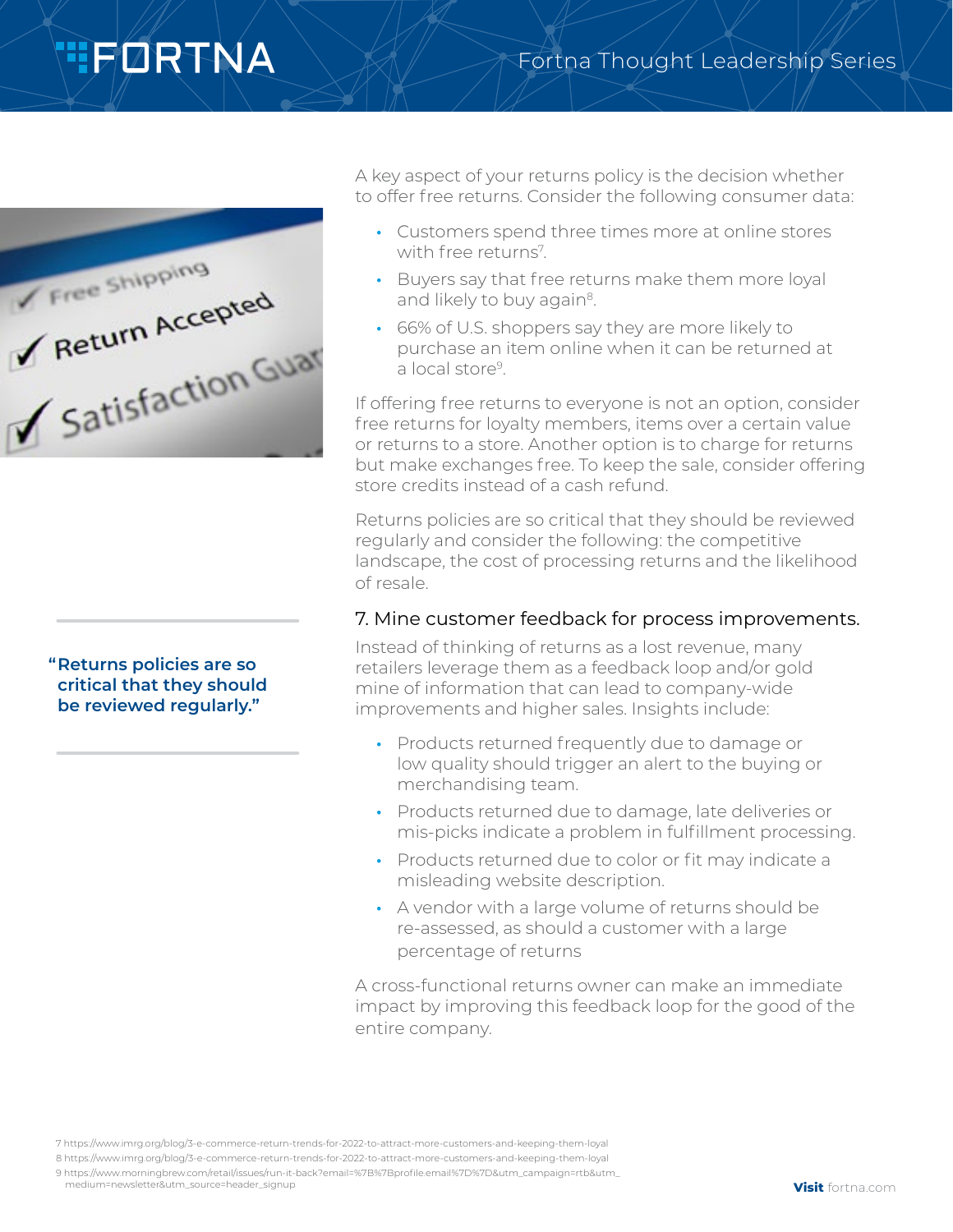# **TEDRTNA**

### 8. Rethink outsourcing and liquidation.

Many companies outsource returns processing or send returns directly to factory outlets, discount stores or salvage companies. Some reverse logistics companies utilize sophisticated software and technologies that speed up returns and cut labor costs. In addition, they have existing relationships with liquidators, recyclers and others.

However, using third parties and liquidators pushes returns efforts downstream, and that can result in "out of sight, out of mind" inefficiencies. With less control over the process, online retailers may not be as motivated to reduce returns. In addition, using third parties may delay or discourage the reselling of returned merchandise. With 72% of returned merchandise in resalable condition, this translates into a squandered opportunity for profit<sup>10</sup>.

**" …using third parties and liquidators pushes returns efforts downstream, and that can result in 'out of sight, out of mind' inefficiencies."**